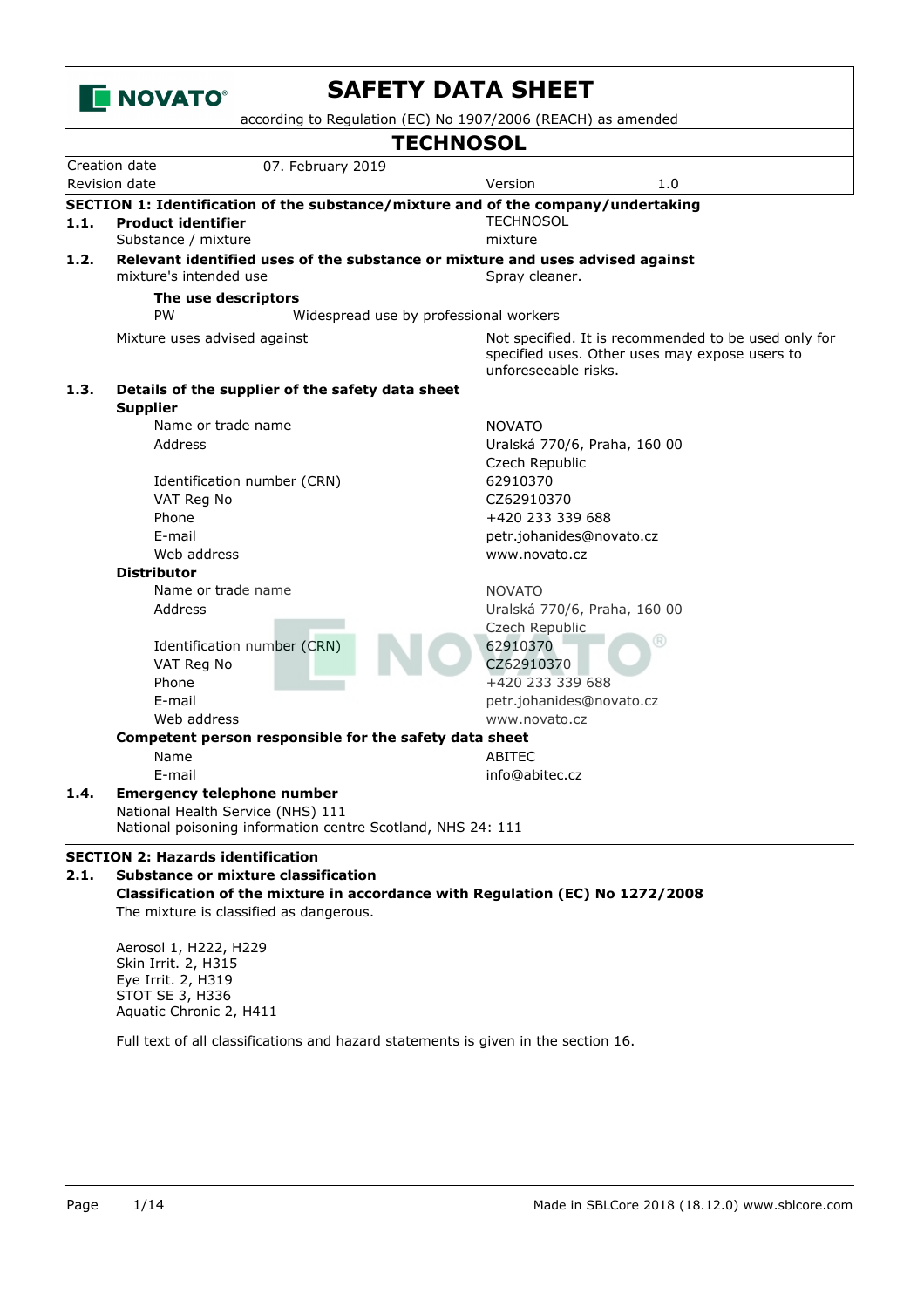

according to Regulation (EC) No 1907/2006 (REACH) as amended

# **TECHNOSOL**

Creation date 07. February 2019 Revision date **Version** 2.0

### **Most serious adverse physico-chemical effects**

The mixture is extremely flammable. Container under pressure: Do not expose to sunlight and temperatures above 50 ° C. Do not pierce or empty the empty container. Do not spray into naked flames or hot items. Keep away from sources of ignition - No smoking. Keep out of the reach of children. Incomplete combustion may generate hazardous gases.

#### **Most serious adverse effects on human health and the environment**

Inhalation of the aerosol can cause headaches, fatigue, drowsiness, malaise to narcotic conditions, exceptional irritation of mucous membranes and respiratory tract. Do not inhale aerosol. Irritating to the skin (redness, itching, burning to dermatitis). Irritating to eyes (tearing, burning, itching until conjunctivitis). Frequent or prolonged contact with the skin causes the skin to dry or crack to dermatitis. Ingestion of the liquid phase can cause abdominal pain and nausea. Follow the instructions in the operating instructions. The mixture is classified as dangerous for the environment. The liquid is lighter than water and can cover the water level. Avoid leakage into the soil, underground or surface water or sewers.

#### **2.2. Label elements**



#### **Signal word** Danger

#### **Hazardous substances**

|                                 | ( R )                                                                                                                                   |  |  |  |
|---------------------------------|-----------------------------------------------------------------------------------------------------------------------------------------|--|--|--|
| acetone                         | Hydrocarbons, C6-C7, n-alkanes, isoalkanes, cycloalkanes, <5% n-hexane                                                                  |  |  |  |
| carbon-dioxide                  |                                                                                                                                         |  |  |  |
|                                 |                                                                                                                                         |  |  |  |
| <b>Hazard statements</b>        |                                                                                                                                         |  |  |  |
| H <sub>222</sub>                | Extremely flammable aerosol.                                                                                                            |  |  |  |
| H <sub>229</sub>                | Pressurised container: May burst if heated.                                                                                             |  |  |  |
| H315                            | Causes skin irritation.                                                                                                                 |  |  |  |
| H319                            | Causes serious eye irritation.                                                                                                          |  |  |  |
| H336                            | May cause drowsiness or dizziness.                                                                                                      |  |  |  |
| H411                            | Toxic to aquatic life with long lasting effects.                                                                                        |  |  |  |
| <b>Precautionary statements</b> |                                                                                                                                         |  |  |  |
| P210                            | Keep away from heat, hot surfaces, sparks, open flames and other ignition sources.<br>No smoking.                                       |  |  |  |
| P211                            | Do not spray on an open flame or other ignition source.                                                                                 |  |  |  |
| P251                            | Do not pierce or burn, even after use.                                                                                                  |  |  |  |
| P261                            | Avoid breathing vapor and aerosols.                                                                                                     |  |  |  |
| P273                            | Avoid release to the environment.                                                                                                       |  |  |  |
| P305+P351+P338                  | IF IN EYES: Rinse cautiously with water for several minutes. Remove contact lenses,<br>if present and easy to do. Continue rinsing.     |  |  |  |
| P410+P412                       | Protect from sunlight. Do no expose to temperatures exceeding 50 $^{\circ}$ C.                                                          |  |  |  |
| P501                            | Dispose of contents/container to according to local regulations as hazardous waste;<br>hand over to the authorized person for disposal. |  |  |  |
| <b>Supplemental information</b> |                                                                                                                                         |  |  |  |

EUH 066 Repeated exposure may cause skin dryness or cracking.

### **2.3. Other hazards**

The mixture or its components are not classified as PBT or vPvB nor are they listed on the candidate list for Annex XIV of the REACH Regulation as of the date of preparation of the SDS.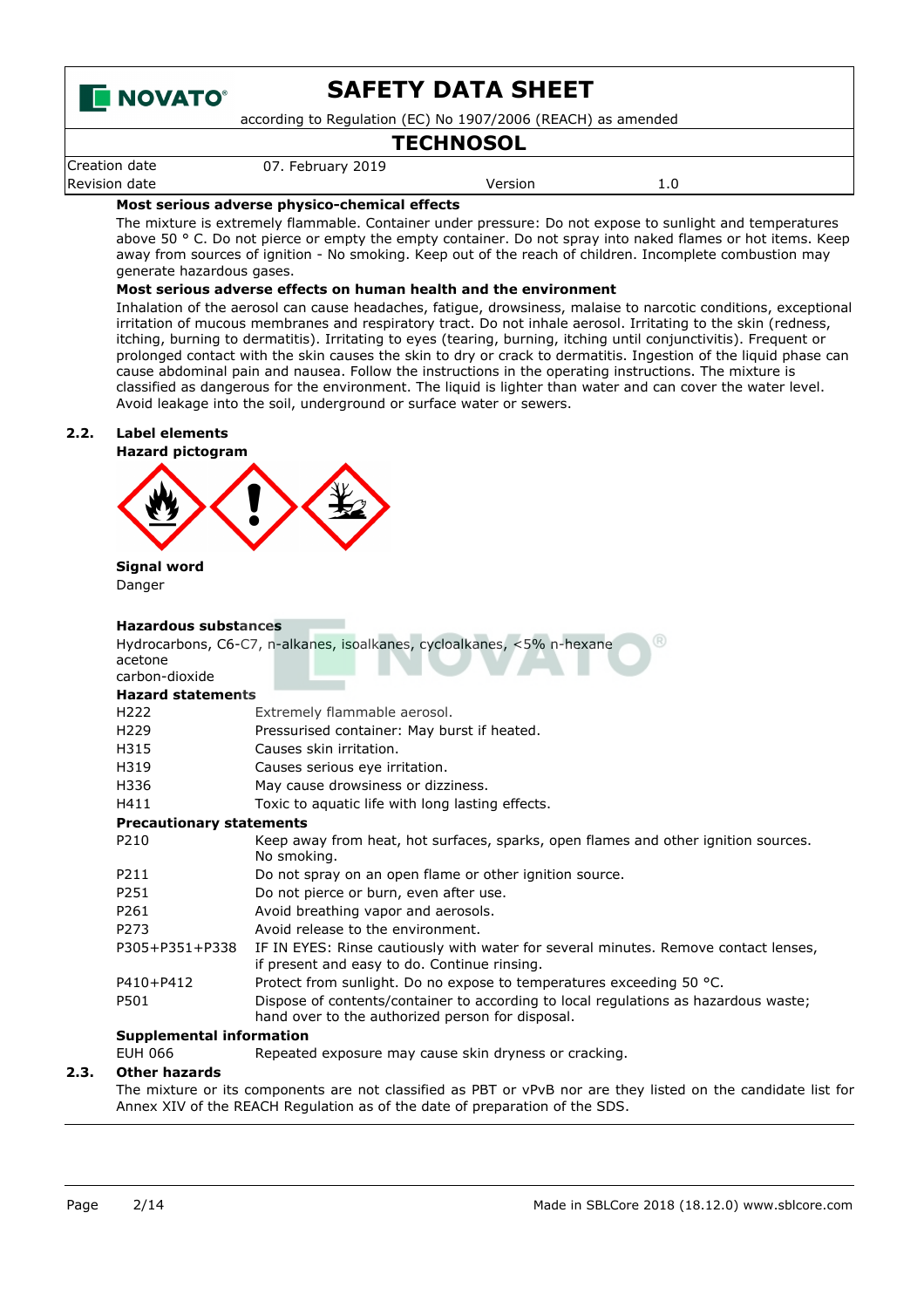

according to Regulation (EC) No 1907/2006 (REACH) as amended

# **TECHNOSOL**

Creation date 07. February 2019

Revision date **Version** 2.0

#### **SECTION 3: Composition/information on ingredients**

#### **3.2. Mixtures**

**Chemical characterization**

Mixture of substances and additives specified below.

#### **Mixture contains these hazardous substances and substances with the highest permissible concentration in the working environment**

| Identification<br>numbers                                                                             | Substance name                                                            | Content<br>in $\%$<br>weight | Classification according to<br>Regulation (EC) No 1272/2008                                                  | Note. |
|-------------------------------------------------------------------------------------------------------|---------------------------------------------------------------------------|------------------------------|--------------------------------------------------------------------------------------------------------------|-------|
| Index: 649-328-00-1<br>ICAS: 64742-49-0<br>IEC: 921-024-6<br>Registration number:<br>01-2119475514-35 | Hydrocarbons, C6-C7, n-alkanes,<br>isoalkanes, cycloalkanes, <5% n-hexane | 50-75                        | Flam. Lig. 2, H225<br>Asp. Tox. 1, H304<br>Skin Irrit. 2, H315<br>STOT SE 3, H336<br>Aquatic Chronic 2, H411 |       |
| CAS: 67-64-1<br>EC: 200-662-2                                                                         |                                                                           | $25 - 50$                    | Flam. Liq. 2, H225<br>Eye Irrit. 2, H319<br>STOT SE 3, H336                                                  |       |
| CAS: 107-98-2<br>EC: 203-539-1                                                                        | Index: 603-064-00-3   1-Methoxypropan-2-ol                                | $5 - 10$                     | Flam. Lig. 3, H226<br>STOT SE 3, H336                                                                        |       |
| CAS: 124-38-9<br>EC: 204-696-9                                                                        | carbon-dioxide                                                            | $5 - 10$                     | Press. Gas (compressed gas),<br>H <sub>280</sub>                                                             | 1     |

#### **Notes**

1 Substance for which exposure limits of Community for working environment exist.

Full text of all classifications and hazard statements is given in the section 16.

#### **SECTION 4: First aid measures**

#### **4.1. Description of first aid measures**

If you feel any health problems or if in doubt, seek medical advice and provide information from this Safety Data Sheet. In the case of life-threatening conditions, resuscitate. Keep the unconscious person in a stabilized position and do not give anything by mouth. Avoid cool. Do not induce vomiting. For spontaneous vomiting, avoid inhalation of vomit.

#### **Inhalation**

If inhaled, stop exposure, flush the oral cavity with water, breathe fresh air. If respiratory tract irritation develops, seek medical attention. If necessary (breathing or irregular breathing), perform artificial respiration.

#### **Skin contact**

Wash all affected parts with water with soap, treat with regeneration cream. In case of garment contamination, remove the garment. If symptoms of irritation develop, seek medical attention.

#### **Eye contact**

If it has affected contact lenses, remove them if possible. Open wide eyes rinse out of the inner corner of the eye toward the outside of a large amount of clean, lukewarm water, especially the area under the lids. Rinse for at least 15 minutes and seek medical attention.

#### **Ingestion**

In the case of an aerosol product, ingestion is very unlikely. Do not induce vomiting, rinse your mouth with water. Immediately seek medical advice and present this Safety Data Sheet. Risk of inhalation of vomit.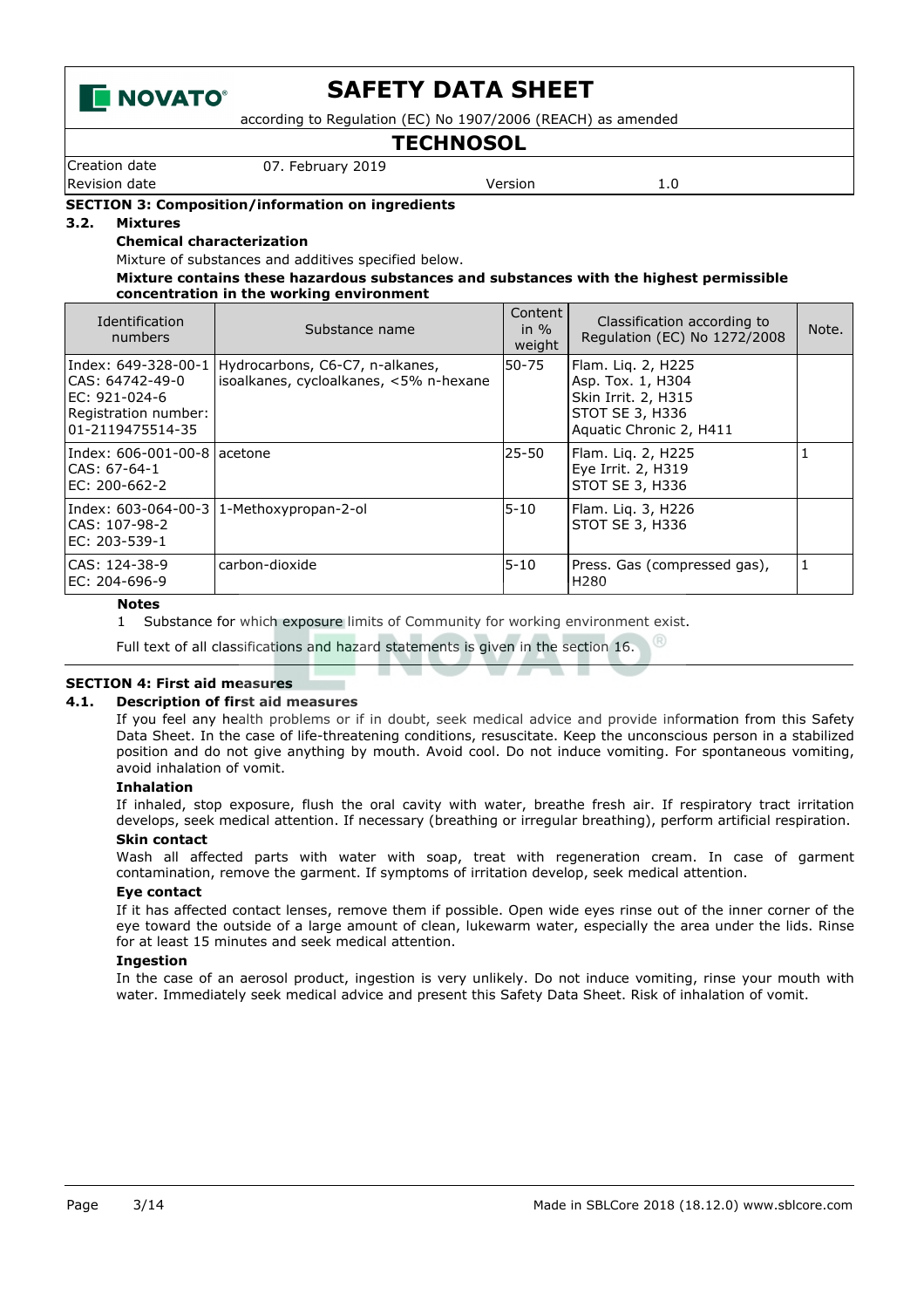

according to Regulation (EC) No 1907/2006 (REACH) as amended

Creation date 07. February 2019 Revision date **Version** 2.0 **TECHNOSOL 4.2. Most important symptoms and effects, both acute and delayed Inhalation** Inhalation of the aerosol may cause headaches, fatigue, drowsiness, malaise to narcotic conditions, exceptional irritation of mucous membranes and respiratory tract. Do not inhale aerosol. **Skin contact** Irritating to the skin (redness, itching, burning). Frequent or prolonged contact with the skin causes the skin to dry or crack to dermatitis. **Eye contact** The mixture irritates the eyes (redness, tearing, burning, inflammation of conjunctivae). **Ingestion** not available **4.3. Indication of any immediate medical attention and special treatment needed** In the normal use of the compound, immediate medical assistance is not required. It is required only if the symptoms of a certain degree are attained, as described in paragraphs 4.1 to 4.2; is symptomatic. **SECTION 5: Firefighting measures 5.1. Extinguishing media Suitable extinguishing media** Multipurpose powders, CO2, foam, water mist, sand. **Unsuitable extinguishing media** Full stream of water. Crushed water can be used to cool the containers near the fire.

### **5.2. Special hazards arising from the substance or mixture**

Extremely flammable mixture. Incomplete combustion may result in hazardous gases (COx, NOx, hydrocarbons, etc.). Do not breathe fumes. At elevated temperatures, the container may be overpressured and burst. Vapors are heavier than air, accumulate in lower positions. When mixed with air, an explosive mixture may form. There is a risk of re-ignition.

#### **5.3. Advice for firefighters**

Isolation breathing apparatus and non-flammable intervention suit. Use non-sparking tools. Cover the product near the fire with spray water or cover with foam. Fire residues and water after treatment should be disposed of as hazardous waste.

#### **SECTION 6: Accidental release measures**

#### **6.1. Personal precautions, protective equipment and emergency procedures**

Avoid entry of unauthorized persons, ensure escape area. Remove sources of heat and ignition, do not smoke, do not expose to direct sunlight. Use non-sparking tools, avoid electrostatic charge. Ensure adequate ventilation of the work area. Avoid breathing vapors. Avoid contact with skin and eyes - use personal protective equipment.

#### **6.2. Environmental precautions**

Ensure escape area, do not allow to enter into sewers, soil, surface and ground water. In the event of a large leak, monitor NPK concentrations or concentrations. TLV and inform the appropriate governmental authorities and the flow or sewerage manager.

#### **6.3. Methods and material for containment and cleaning up**

Aerosol vaporizes, ensure adequate ventilation. Avoid leakage of the liquid fraction, cover with noncombustible sorbent (sand, kieselguhr, earth, vermiculite, etc.). Store the used sorbent in a sealing waste container and dispose of as hazardous waste. Wash the contaminated area with water.

#### **6.4. Reference to other sections**

Recommended personal protective equipment according to section 8. Dispose of unused product according to section 13.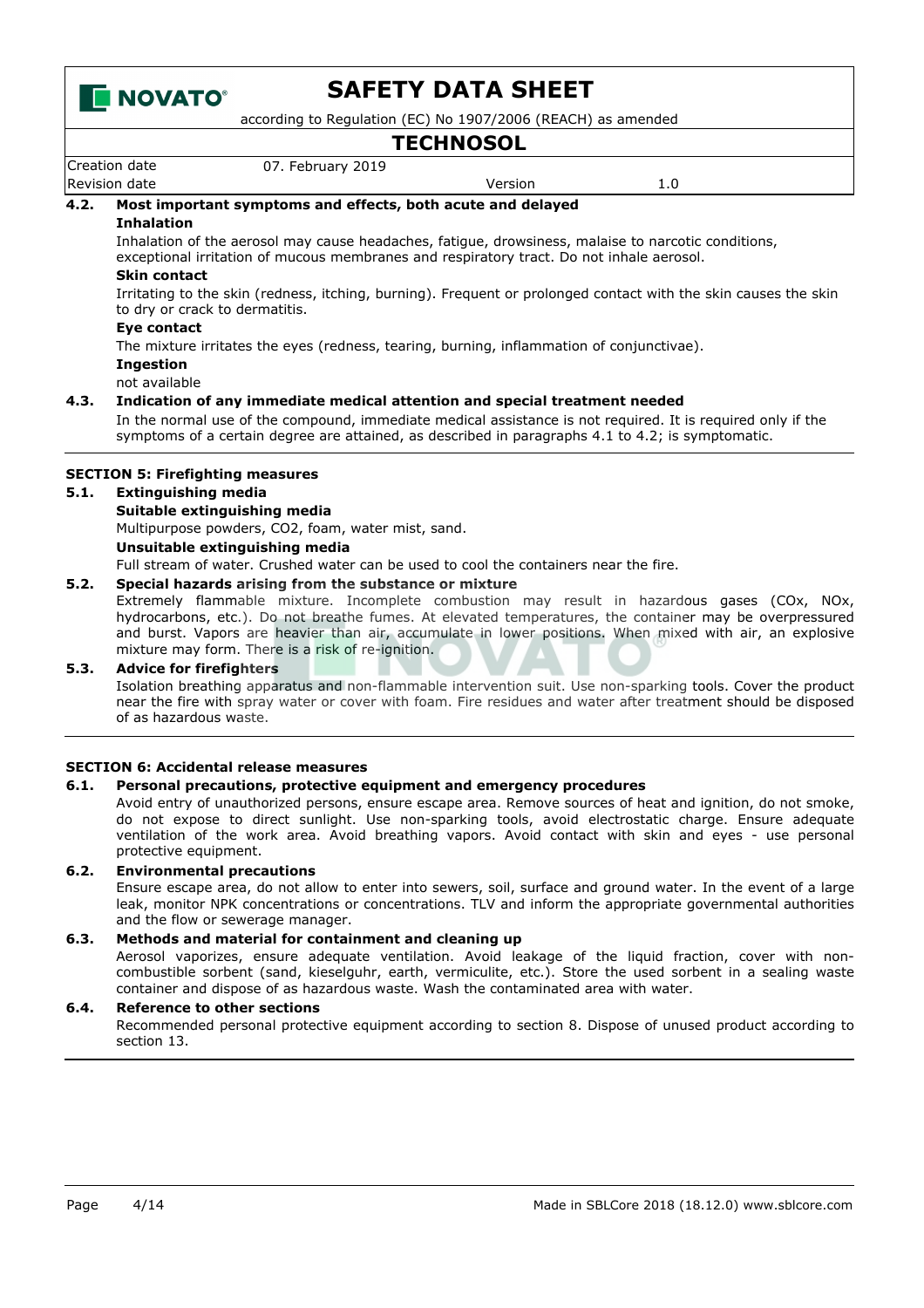

according to Regulation (EC) No 1907/2006 (REACH) as amended

### **TECHNOSOL**

Creation date 07. February 2019 Revision date **Version** 2.0

#### **SECTION 7: Handling and storage 7.1. Precautions for safe handling**

Ensure adequate ventilation of the work area. Avoid generation of gases and vapors in flammable or explosive concentrations and concentrations exceeding the maximum allowable concentrations (NPK-P) for working atmosphere. Avoid contact with open fire and other sources of ignition. Protect from direct sunlight. Use nonsparking tools. Take precautionary measures against static discharges. Protect eyes and skin, do not breathe aerosol, use personal protective equipment according to section 8. Observe the applicable health and safety legislation. Observe the principles of hygiene with chemicals, do not eat, drink, smoke. Wash hands with warm soapy water before breaks, eating and after work.

### **7.2. Conditions for safe storage, including any incompatibilities**

Store in original containers at temperatures up to 50 ° C in dry, well-ventilated areas. Store away from sources of heat, protect from direct sunlight, do not smoke. Store away from food, drink and animal feed. Store separately as flammable. Observe general regulations on the storage of pressure containers. Follow the instructions on the label.



#### **8.1. Control parameters**

The mixture contains substances for which occupational exposure limits are set.

#### **Czech Republic**

| Substance name (component) Type                   |            | Time of<br>exposure | Value                  | <b>Note</b>                                                                 | Source |
|---------------------------------------------------|------------|---------------------|------------------------|-----------------------------------------------------------------------------|--------|
| Hydrocarbons, C6-C7, n-<br>alkanes, isoalkanes,   | <b>PEL</b> | 8 hours             | 400 mg/m <sup>3</sup>  |                                                                             | 9/2013 |
| cycloalkanes, <5% n-hexane<br>$(CAS: 64742-49-0)$ | NPK-P      | 15 minutes          | 1000 mg/m <sup>3</sup> |                                                                             |        |
|                                                   | <b>PEL</b> | 8 hours             | 800 mg/m <sup>3</sup>  | irritating to mucous<br>membranes (eyes,<br>respiratory system) and<br>skin |        |
| acetone (CAS: 67-64-1)                            | <b>PEL</b> | 8 hours             | 336,8 ppm              | irritating to mucous<br>membranes (eyes,<br>respiratory system) and<br>skin | 9/2013 |
|                                                   | NPK-P      | 15 minutes          | 1500 mg/m <sup>3</sup> | irritating to mucous<br>membranes (eyes,<br>respiratory system) and<br>skin |        |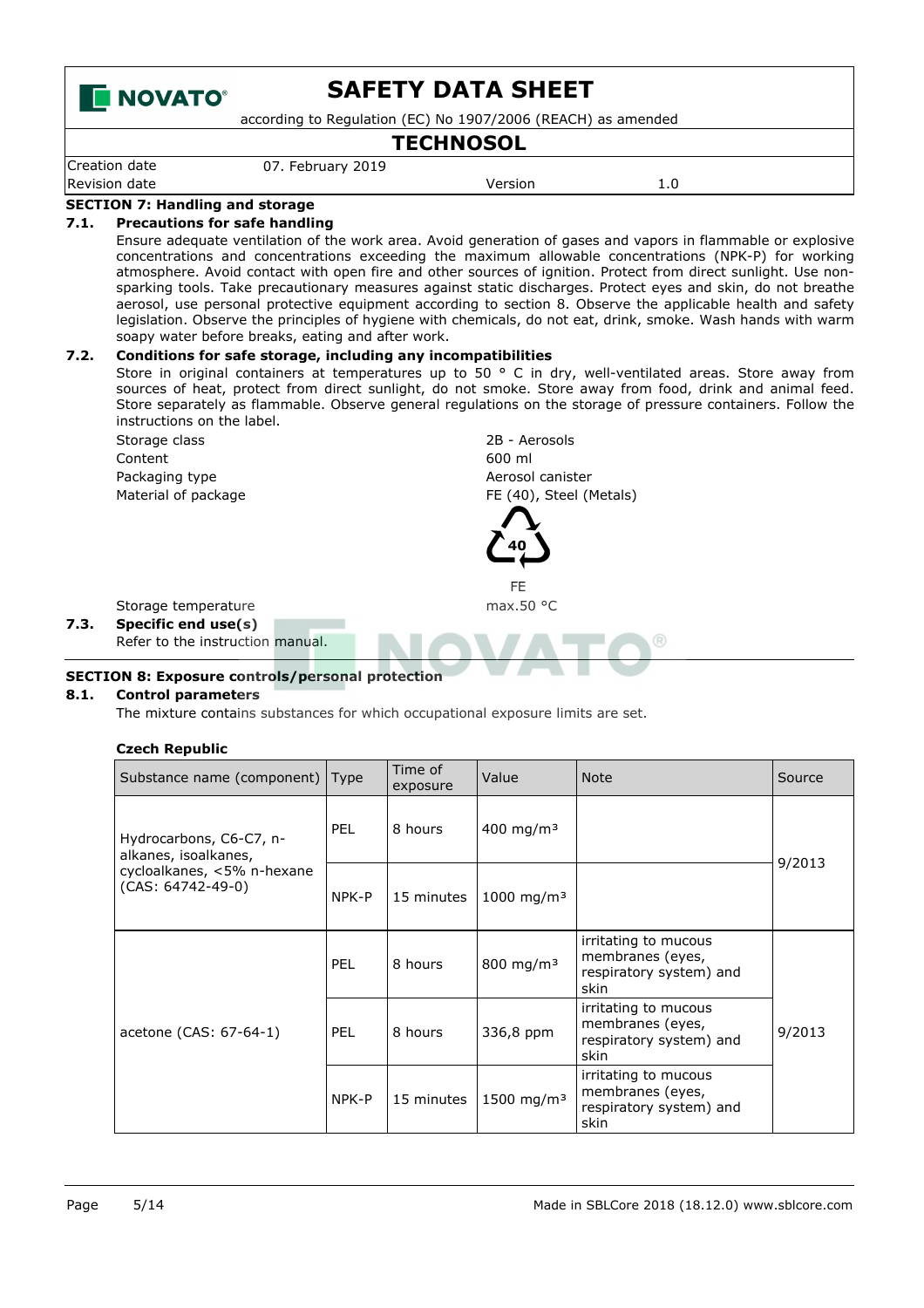

according to Regulation (EC) No 1907/2006 (REACH) as amended

**TECHNOSOL**

Creation date 07. February 2019

Revision date **Version** 1.0

### **Czech Republic**

| Substance name (component) Type    |            | Time of<br>exposure | Value                      | <b>Note</b>                                                                    | Source |
|------------------------------------|------------|---------------------|----------------------------|--------------------------------------------------------------------------------|--------|
| acetone (CAS: 67-64-1)             | NPK-P      | 15 minutes          | 631,5 ppm                  | irritating to mucous<br>membranes (eyes,<br>respiratory system) and<br>skin    | 9/2013 |
| 1-Methoxypropan-2-ol (CAS:         | <b>PEL</b> | 8 hours             | $270 \; mg/m3$             | substance is significantly<br>absorbed through the skin<br>during the exposure | 9/2013 |
| $107 - 98 - 2)$                    | NPK-P      | 15 minutes          | 550 mg/m <sup>3</sup>      | substance is significantly<br>absorbed through the skin<br>during the exposure |        |
|                                    | <b>PEL</b> | 8 hours             | 9000 mg/m <sup>3</sup>     |                                                                                |        |
| carbon-dioxide (CAS: 124-38-<br>9) | <b>PEL</b> | 8 hours             | 5004 ppm                   |                                                                                |        |
|                                    | NPK-P      | 15 minutes          | 45000<br>mq/m <sup>3</sup> |                                                                                | 9/2013 |
|                                    | NPK-P      | 15 minutes          | 25020 ppm                  |                                                                                |        |

### **European Union**

| Substance name (component) Type |            | Time of<br>exposure | Value<br>Note<br>(R)   | Source    |
|---------------------------------|------------|---------------------|------------------------|-----------|
| acetone (CAS: 67-64-1)          | <b>OEL</b> | 8 hours             | 1210 mg/m <sup>3</sup> | EU limits |
|                                 | OEL        | 8 hours             | 500 ppm                |           |
| carbon-dioxide (CAS: 124-38-    | OEL        | 8 hours             | 9000 mg/m <sup>3</sup> | EU limits |
| 9)                              | OEL        | 8 hours             | 5000 ppm               |           |

### **United Kingdom of Great Britain and Northern Ireland**

| Substance name (component) Type    |            | Time of<br>exposure | Value                      | <b>Note</b> | Source     |
|------------------------------------|------------|---------------------|----------------------------|-------------|------------|
|                                    | WEL        | 8 hours             | $1210 \; \text{mg/m}^3$    |             |            |
|                                    | <b>WEL</b> | 15 minutes          | 3620 mg/m <sup>3</sup>     |             | <b>GBR</b> |
| acetone (CAS: 67-64-1)             | <b>WEL</b> | 8 hours             | 500 ppm                    |             |            |
|                                    | WEL        | 15 minutes          | 1500 ppm                   |             |            |
|                                    | <b>WEL</b> | 8 hours             | $9150 \text{ mg/m}^3$      |             |            |
| carbon-dioxide (CAS: 124-38-<br>9) | WEL        | 15 minutes          | 27400<br>mg/m <sup>3</sup> |             | <b>GBR</b> |
|                                    | WEL        | 8 hours             | 5000 ppm                   |             |            |
|                                    | <b>WEL</b> | 15 minutes          | 15000 ppm                  |             |            |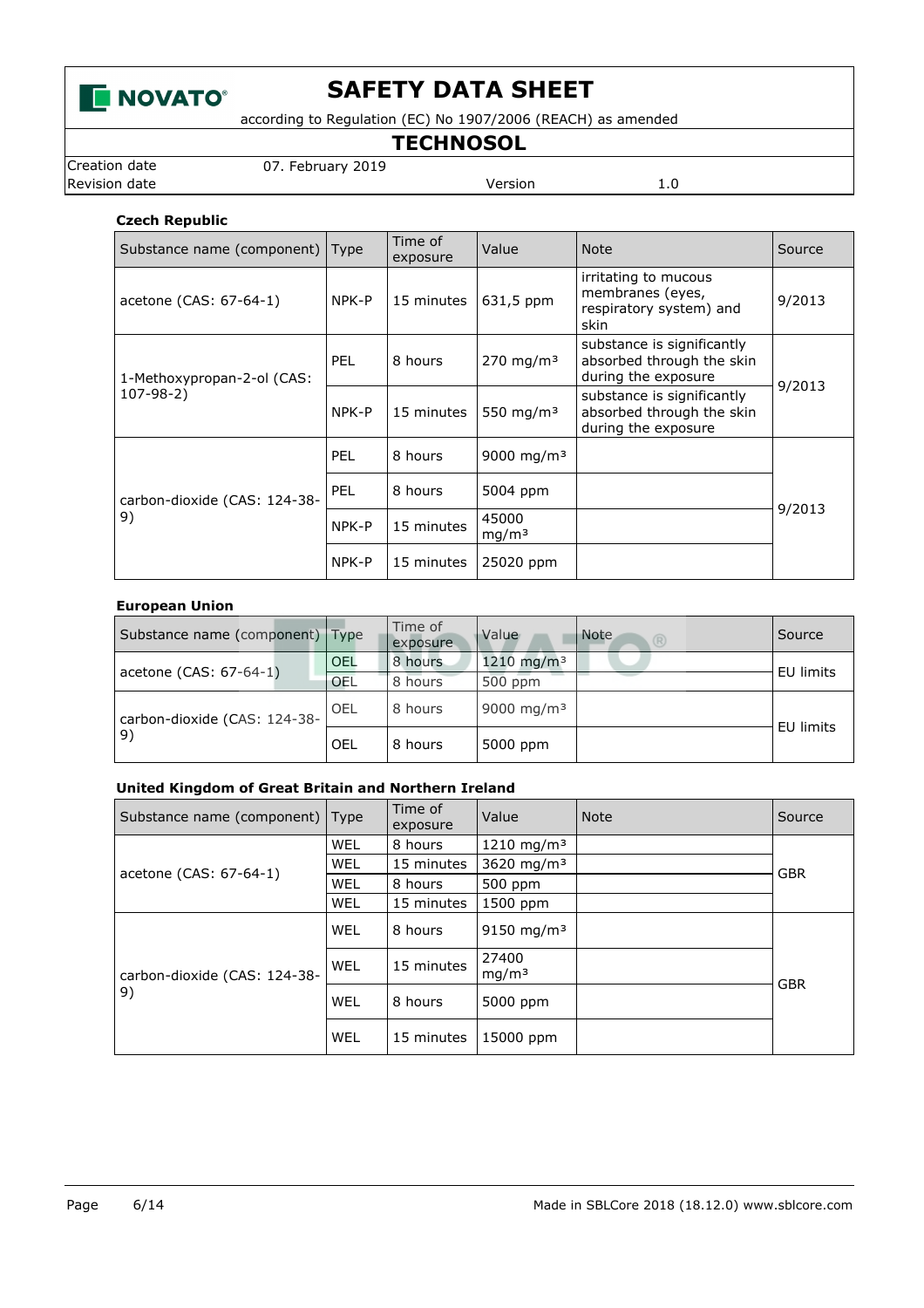

according to Regulation (EC) No 1907/2006 (REACH) as amended

**TECHNOSOL**

Creation date 07. February 2019

Revision date **Version** 2.0

#### **DNEL**

1-Methoxypropan-2-ol

| Workers /<br><b>consumers</b> | Route of<br>exposure | Value                  | Effect                   | Determining method |
|-------------------------------|----------------------|------------------------|--------------------------|--------------------|
| Workers                       | Inhalation           | 369 mg/m <sup>3</sup>  | Systemic chronic effects |                    |
| Workers                       | Dermal               | 183<br>mg/kg/24hou     | Systemic chronic effects |                    |
| acetone                       |                      |                        |                          |                    |
|                               |                      |                        |                          |                    |
| Workers /<br>consumers        | Route of<br>exposure | Value                  | Effect                   | Determining method |
| Workers                       | Inhalation           | 1210 mg/m <sup>3</sup> | Systemic chronic effects |                    |
| Workers                       | Inhalation           | 2420 mg/m <sup>3</sup> | Local acute effects      |                    |

#### **PNEC**

#### 1-Methoxypropan-2-ol

| Route of exposure                                | Value            | Determining method |  |  |  |
|--------------------------------------------------|------------------|--------------------|--|--|--|
| Microorganisms in wastewater<br>treatment plants | $100$ mg/l       |                    |  |  |  |
| Freshwater environment                           | $10$ mg/l        |                    |  |  |  |
| Seawater                                         | $1 \text{ mq/l}$ |                    |  |  |  |
| Soil (agricultural)                              | 4.59 mg/kg       |                    |  |  |  |
| Freshwater sediment                              | 52.3 mg/kg       |                    |  |  |  |
| Sea sediments                                    | $5.2$ mg/kg      |                    |  |  |  |
| acetone                                          |                  |                    |  |  |  |
| Route of exposure                                | Value            | Determining method |  |  |  |
| Microorganisms in wastewater 100 mg/l            |                  |                    |  |  |  |

| Microorganisms in wastewater   100 mg/l |                      |  |
|-----------------------------------------|----------------------|--|
| treatment plants                        |                      |  |
| Freshwater environment                  | $10.6$ mg/l          |  |
| Seawater                                | $1.06$ mg/l          |  |
| Soil (agricultural)                     | 29.5 mg/kg           |  |
| Freshwater sediment                     | 30.4 mg/kg           |  |
| Sea sediments                           | $3.04 \text{ mg/kg}$ |  |

### **8.2. Exposure controls**

Ensure adequate ventilation or extraction of the work area. If NPK-P is exceeded, use adequate respiratory protection. Avoid contact with skin and eyes, do not inhale aerosol. Observe hygiene measures for handling chemicals. Do not eat, drink or smoke while working. Wash hands with lukewarm water and soap before breaks, food, and after work. Adapt personal protective equipment to the nature of the work.

#### **Eye/face protection**

Closed safety glasses.

#### **Skin protection**

Protective work clothing made of non-combustible material. Wash the affected skin, rub off clothing, wash before using it again. Protective gloves - When selecting the manufacturer's recommendations, the material must be impermeable and resistant to the components of the mixture. Before testing for the first time, test at a specific workplace. Due to the nature of the mixture, the exact composition of the gloves can not be determined. Replace damaged gloves.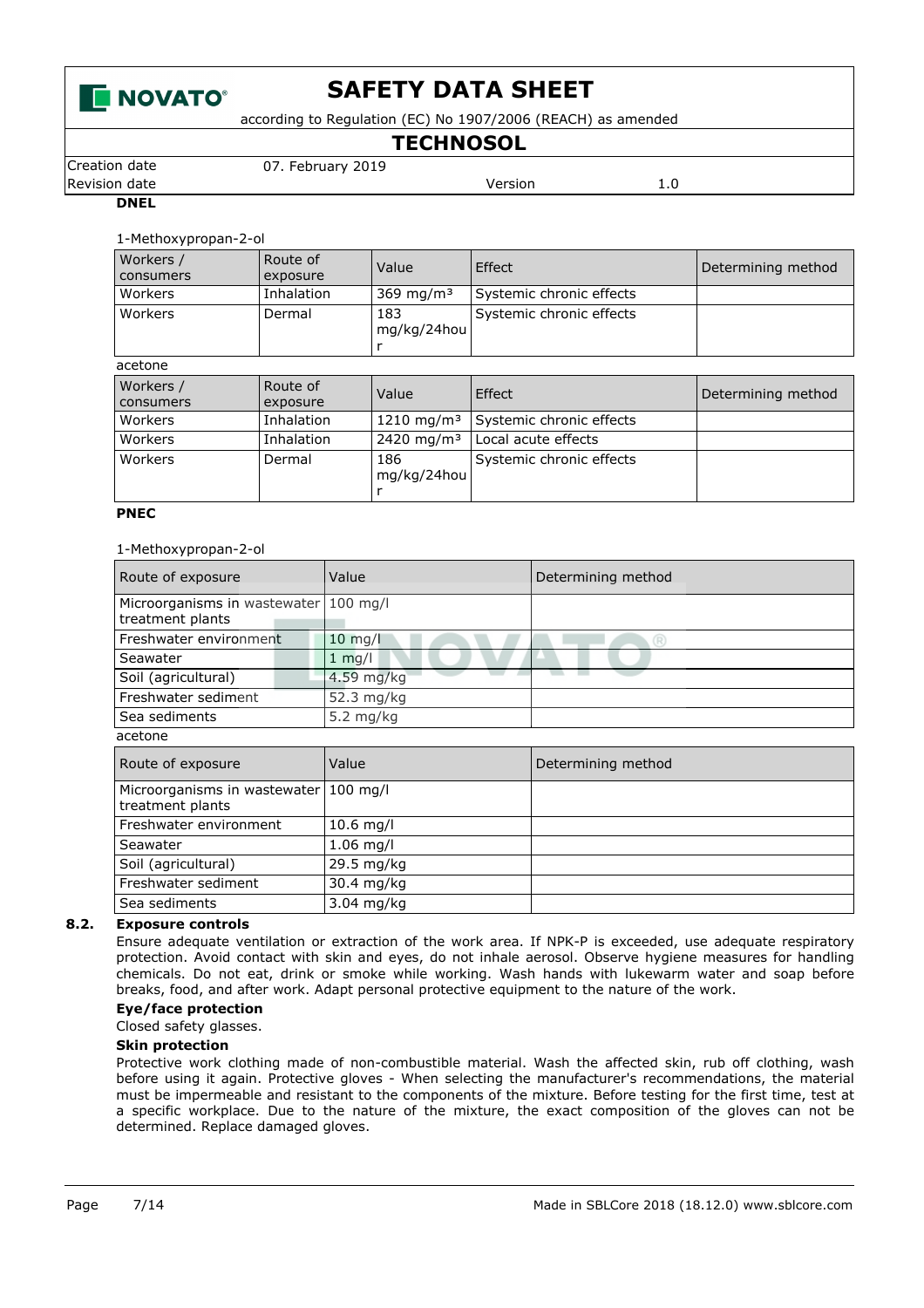

according to Regulation (EC) No 1907/2006 (REACH) as amended

### **TECHNOSOL**

|        | Creation date    | 2019<br>07.1<br>. ebruary |         |     |  |
|--------|------------------|---------------------------|---------|-----|--|
| $\sim$ | Revision<br>date |                           | /ersion | 1.U |  |

#### **Respiratory protection**

In the event of insufficient ventilation, use a filter mask (ABEK filter) against organic vapors and aerosols for short or low exposure. In case of exceeding the limit value or at high load, use an insulating respirator. **Thermal hazard**

not available

**Environmental exposure controls**

not available

|      | <b>SECTION 9: Physical and chemical properties</b>    |                                                    |
|------|-------------------------------------------------------|----------------------------------------------------|
| 9.1. | Information on basic physical and chemical properties |                                                    |
|      | Appearance                                            | spray                                              |
|      | Physical state                                        | liquid at 20°C                                     |
|      | color                                                 | clear                                              |
|      | Odour                                                 | characteristic                                     |
|      | Odour threshold                                       | data not available                                 |
|      | рH                                                    | data not available                                 |
|      | Melting point/freezing point                          | data not available                                 |
|      | Initial boiling point and boiling range               | data not available                                 |
|      | Flash point                                           | <21 °C (can not be used - this is an aerosol)      |
|      | Evaporation rate                                      | data not available                                 |
|      | Flammability (solid, gas)                             | Flammable Class I.                                 |
|      | Upper/lower flammability or explosive limits          |                                                    |
|      | flammability limits                                   |                                                    |
|      | bottom                                                | 0.6%                                               |
|      | upper                                                 | 13 %                                               |
|      | explosive limits                                      |                                                    |
|      | bottom                                                | 0.6%                                               |
|      | upper                                                 | 13 %                                               |
|      | Vapour pressure                                       | 247 hPa at 20 °C                                   |
|      | Vapour density                                        | data not available                                 |
|      | Relative density                                      | data not available                                 |
|      | Solubility(ies)                                       |                                                    |
|      | solubility in water                                   | very slightly soluble to insoluble                 |
|      | solubility in fats                                    | data not available                                 |
|      | Partition coefficient: n-octanol/water                | data not available                                 |
|      | Auto-ignition temperature                             | >200 °C                                            |
|      | Decomposition temperature                             | data not available                                 |
|      | Viscosity                                             | data not available                                 |
|      |                                                       | The product does not have explosive properties but |
|      | <b>Explosive properties</b>                           | can be explosive when blended with air.            |
|      | Oxidising properties                                  | data not available                                 |
| 9.2. | <b>Other information</b>                              |                                                    |
|      | Density                                               | 0.71 $q/cm^3$ at 20 °C                             |
|      | ignition temperature                                  | data not available                                 |
|      | content of organic solvents (VOC)                     | 93.7 %                                             |
|      | solid content (dry matter)                            | $0.0$ % volume                                     |
|      | Max. VOC content in the product in its ready to use   |                                                    |
|      | condition                                             | 667.9 g/l                                          |
|      | Ignition temperature: >200 ° C                        |                                                    |

# **SECTION 10: Stability and reactivity**

### **10.1. Reactivity**

When used in the standard way, there is not any dangerous reaction with other substances.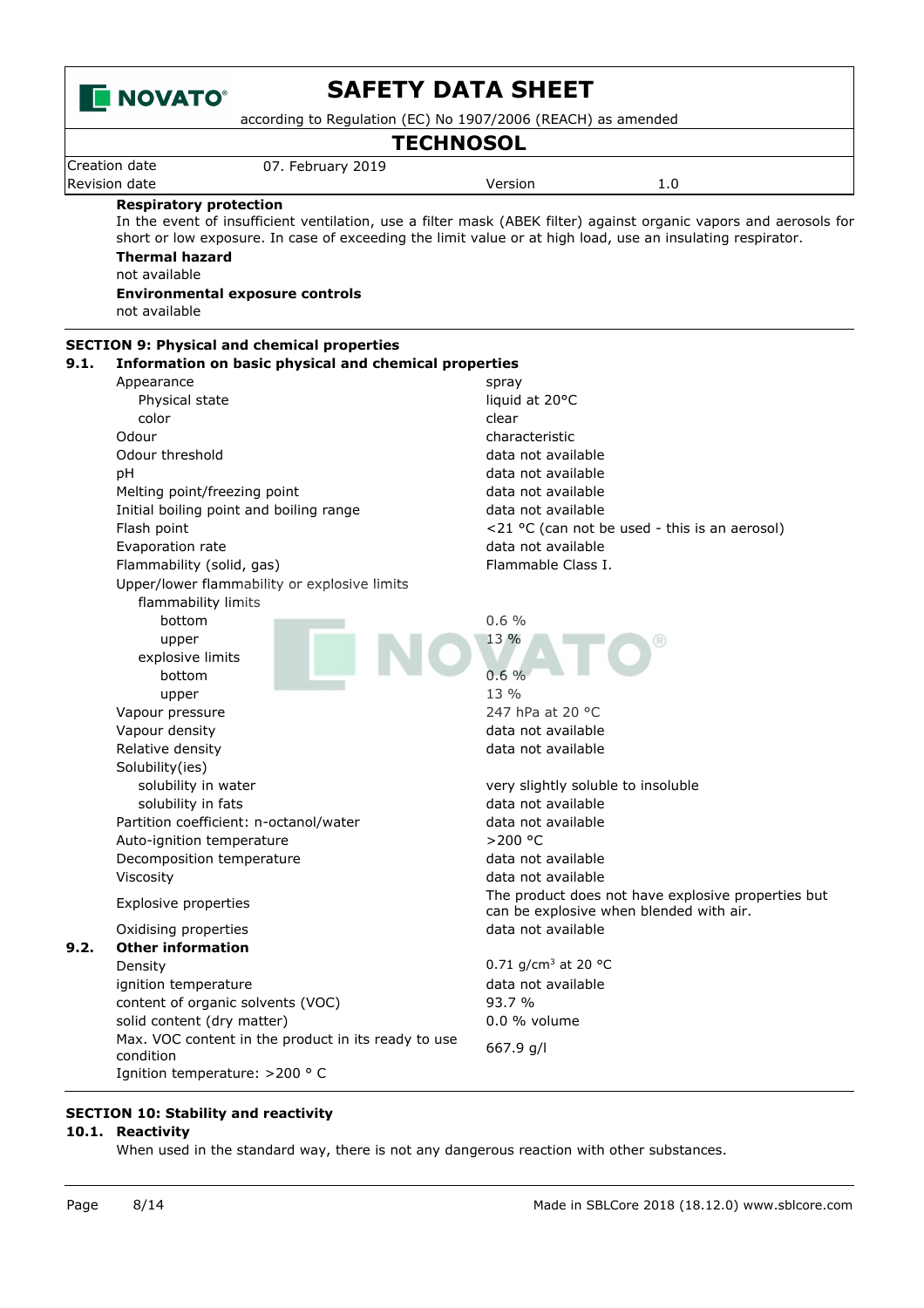

according to Regulation (EC) No 1907/2006 (REACH) as amended

### **TECHNOSOL**

| Creation<br>date | 2019<br>February<br>07<br>___ |             |                      |
|------------------|-------------------------------|-------------|----------------------|
| Revision<br>date |                               | ersion<br>. | <b>L.U</b><br>$\sim$ |

### **10.2. Chemical stability**

The mixture is stable under normal environmental conditions, storage and handling.

#### **10.3. Possibility of hazardous reactions**

No dangerous reactions known. When exposed to high temperatures, there is a risk of explosion of a pressure vessel. Solvent vapors may form explosive mixtures with air.

#### **10.4. Conditions to avoid**

Temperatures above 50 ° C, contact with open fire, possible sources of ignition and hot surfaces, sparks, static electricity. Avoid exposure to direct sunlight. Avoid formation of concentrations within the limits of explosivity.

#### **10.5. Incompatible materials**

Flammable materials, strong oxidizing agents, strong acids.

#### **10.6. Hazardous decomposition products**

Under normal conditions, the mixture is not decomposed. Incomplete combustion or thermal decomposition produces toxic products of combustion (COx, NOx, hydrocarbons, etc.).

#### **SECTION 11: Toxicological information**

#### **11.1. Information on toxicological effects**

Inhalation of the aerosol may cause headaches, fatigue, drowsiness, malaise to narcotic conditions, exceptional irritation of mucous membranes and respiratory tract. Do not inhale aerosol. Irritating to eyes (tearing, burning, itching, redness, conjunctivitis). Long-term or repeated exposure may cause skin dryness.

#### **Acute toxicity**

The mixture is not classified as acutely toxic by any way of exposure.

| 1-Methoxypropan-2-ol |           |             |                     |                |            |
|----------------------|-----------|-------------|---------------------|----------------|------------|
| Route of exposure    | Parameter | Value       | Time of<br>exposure | <b>Species</b> | <b>Sex</b> |
| Oral                 | LD50      | 5660 mg/kg  |                     | Rat            |            |
| Dermal               | LD50      | 13000 mg/kg |                     | Rat            |            |
| Inhalation           | LC50      | 55 mg/m $3$ | 4 hour              | Rat            |            |

#### acetone

| Route of exposure | Parameter | Value       | Time of<br>exposure | <b>Species</b> | Sex |
|-------------------|-----------|-------------|---------------------|----------------|-----|
| Oral              | LD50      | 5800 mg/kg  |                     | Rat            |     |
| Dermal            | LD50      | 20000 mg/kg |                     | Rat            |     |
| Inhalation        | LC50      | 39 mg/m $3$ | ⊥4 hour             | Rat            |     |

Hydrocarbons, C6-C7, n-alkanes, isoalkanes, cycloalkanes, <5% n-hexane

| Route of exposure | Parameter | Value                 | Time of<br>exposure | <b>Species</b> | Sex |
|-------------------|-----------|-----------------------|---------------------|----------------|-----|
| Oral              | LD50      | >5840 mg/kg           |                     | Rat            |     |
| Dermal            | LD50      | >2920 mg/kg           |                     | Rabbit         |     |
| Inhalation        | LC50      | $25.2 \text{ mq/l}$   | 4 hour              | Rat            |     |
| Inhalation        | LC50      | 193 mg/m <sup>3</sup> | 4 hour              | Rat            |     |

#### **Skin corrosion/irritation**

The mixture is classified as irritating to skin, category 2. It irritates the skin.

#### **Serious eye damage/irritation**

Mixture is classified as eye irritant, category 2.

#### **Respiratory or skin sensitisation**

Based on available data the classification criteria are not met.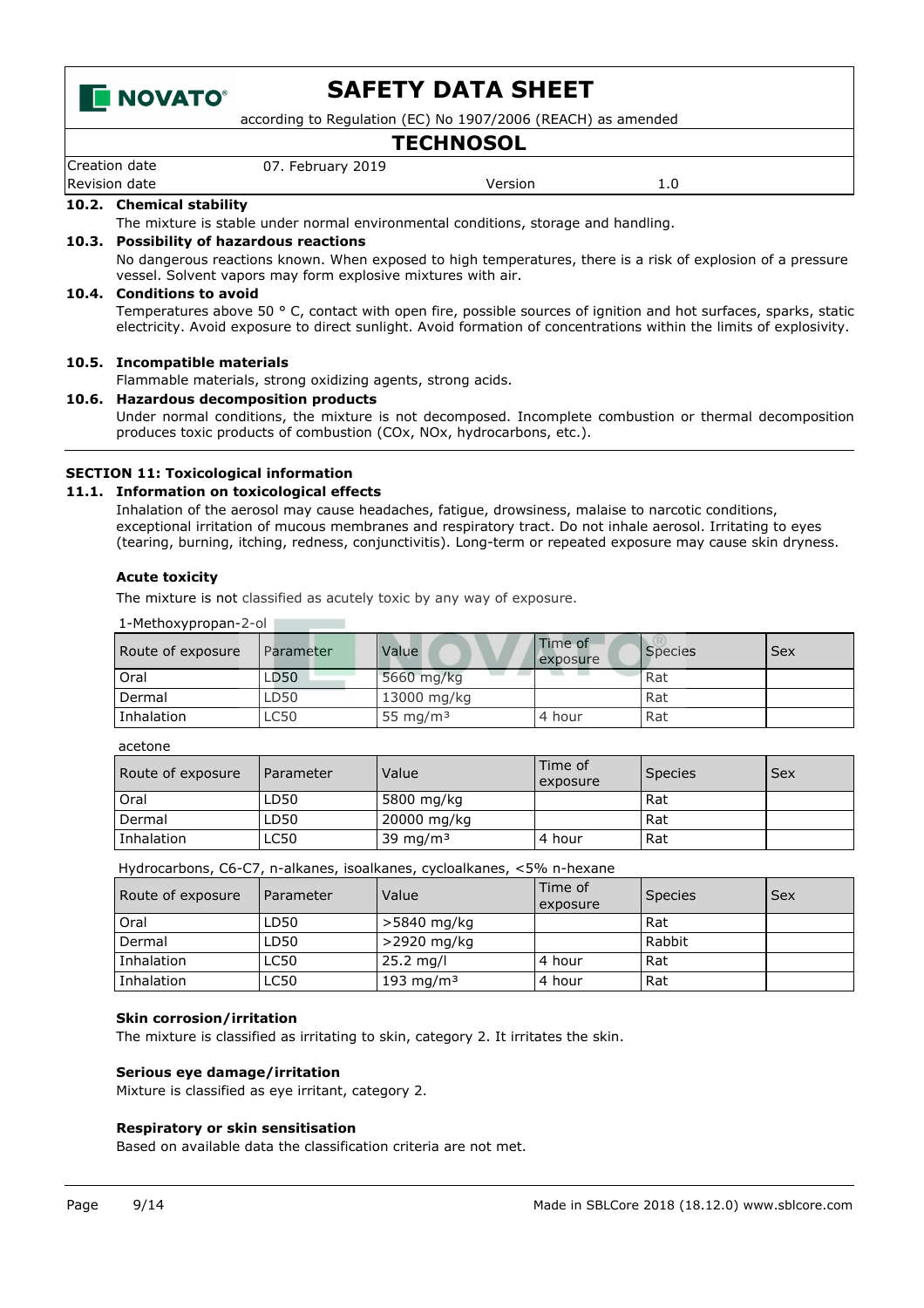

according to Regulation (EC) No 1907/2006 (REACH) as amended

# **TECHNOSOL**

Creation date 07. February 2019 Revision date **Version** 2.0

#### **Germ cell mutagenicity**

Based on available data the classification criteria are not met.

#### **Carcinogenicity**

Based on available data the classification criteria are not met.

#### **Reproductive toxicity**

Based on available data the classification criteria are not met.

#### **Toxicity for specific target organ - single exposure**

Mixture is classified as toxic for specific target organs after single exposure, category 3. Inhalation of vapors or aerosol may cause headache, drowsiness or dizziness, malaise to narcotic states.

#### **Toxicity for specific target organ - repeated exposure**

Based on available data the classification criteria are not met.

#### **Aspiration hazard**

Based on available data the classification criteria are not met.

#### **SECTION 12: Ecological information**

**12.1. Toxicity**

#### **Acute toxicity**

The ecotoxic effects of the mixture were not assessed. Observe the usual environmental precautions.

| 1-Methoxypropan-2-ol |                 |                  |                         |             |
|----------------------|-----------------|------------------|-------------------------|-------------|
| <b>Parameter</b>     | Value           | Time of exposure | Species                 | Environment |
| <b>EC50</b>          | $>1000$ mg/l    | . 48 hour        |                         |             |
| LC50                 | 4600-10000 mg/l | 96 hour          | Fishes (Leuciscus idus) |             |

W A

. .

acetone

| Parameter   | Value      | Time of exposure | <b>Species</b>           | Environment |
|-------------|------------|------------------|--------------------------|-------------|
| LC50        | .5540 mg/l | . 96 hour        | Fishes (Salmo gairdneri) |             |
| <b>LC50</b> | 8800 mg/l  | 48 hour          | l Invertebrates          |             |

Hydrocarbons, C6-C7, n-alkanes, isoalkanes, cycloalkanes, <5% n-hexane

| <b>Parameter</b> | Value       | Time of exposure | <b>Species</b>                   | Environment |
|------------------|-------------|------------------|----------------------------------|-------------|
| <b>LC50</b>      | 2200 mg/l   | 96 hour          | Fishes (Pimephales<br>promelas)  |             |
| <b>LC50</b>      | 11.4 $mg/l$ | 96 hour          | Fishes                           |             |
| <b>EC50</b>      | $3$ mg/l    | 96 hour          | Invertebrates (Daphnia<br>magna) |             |
| <b>EC50</b>      | 30-100 mg/l | 72 hour          | Algae                            |             |

### **12.2. Persistence and degradability**

#### Data not available. **12.3. Bioaccumulative potential**

Not determined, bioaccumulation is unlikely.

#### **12.4. Mobility in soil**

The mixture is easily evaporated.

#### **12.5. Results of PBT and vPvB assessment**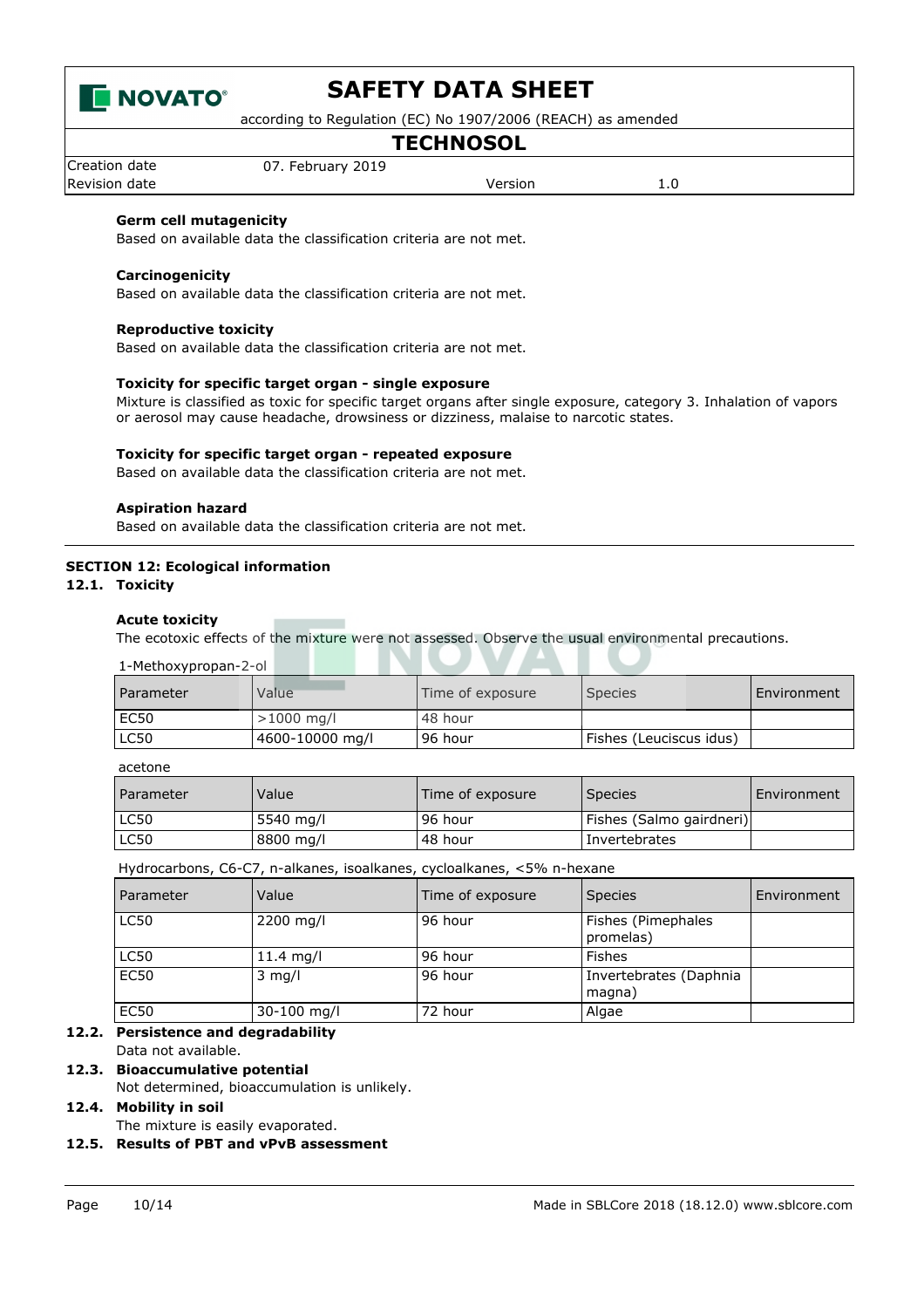

according to Regulation (EC) No 1907/2006 (REACH) as amended

## **TECHNOSOL**

| Creation date |  | 07. February 2019 |         |  |                                                                                                          |  |  |
|---------------|--|-------------------|---------|--|----------------------------------------------------------------------------------------------------------|--|--|
| Revision date |  |                   | Version |  |                                                                                                          |  |  |
|               |  |                   |         |  | Product does not contain any substance meeting the criteria for PBT or vPvB in accordance with the Annex |  |  |

XIII of Regulation (EC) No 1907/2006 (REACH) as amended.

#### **12.6. Other adverse effects**

Water hazard class 2 (self-assessment): hazardous for water. The mixture is dangerous for the environment, even if small quantities can contaminate drinking water sources. Do not get into the ground, underground or surface water or sewers. Observe the usual precautions to protect the environment.

#### **SECTION 13: Disposal considerations**

#### **13.1. Waste treatment methods**

Dispose of as hazardous waste, dispose of it to an authorized person (disposal, for example, in a hazardous waste incinerator). Dispose of residues of the mixture and the packaging in accordance with local regulations on waste disposal. The waste producer is responsible for sorting waste and removing it. Dispose of contaminated packaging as hazardous waste according to local regulations. Uncontaminated packaging can be recycled.

#### **Waste management legislation**

Directive 2008/98/EC of the European Parliament and of the Council of 19 November 2008 on waste, as amended. Decision 2000/532/EC establishing a list of wastes, as amended.

#### **Waste type code**

14 06 03 other solvents and solvent mixtures

# 20 01 13 solvents

#### **Packaging waste type code**

- 15 01 11 metallic packaging containing a dangerous solid porous matrix (for example asbestos), including empty pressure containers
- 15 01 10 packaging containing residues of or contaminated by dangerous substances

#### **SECTION 14: Transport information**

- **14.1. UN number** UN 1950
- **14.2. UN proper shipping name** AEROSOLS
- **14.3. Transport hazard class(es)** 2 Gases
- **14.4. Packing group** not available
- **14.5. Environmental hazards** No.
- **14.6. Special precautions for user**

Transport in packages that match the properties of the mixture. Observe the prescribed marking for cargo. **14.7. Transport in bulk according to Annex II of Marpol and the IBC Code**

Can not be used.

#### **Additional information**

Always carry closed containers in upright position. Transport in packages that match the properties of the mixture. Observe the prescribed marking for cargo.

Hazard identification No. (Kemler Code) UN number **1950** Classification code 5F Safety signs 2.1+hazardous for the environment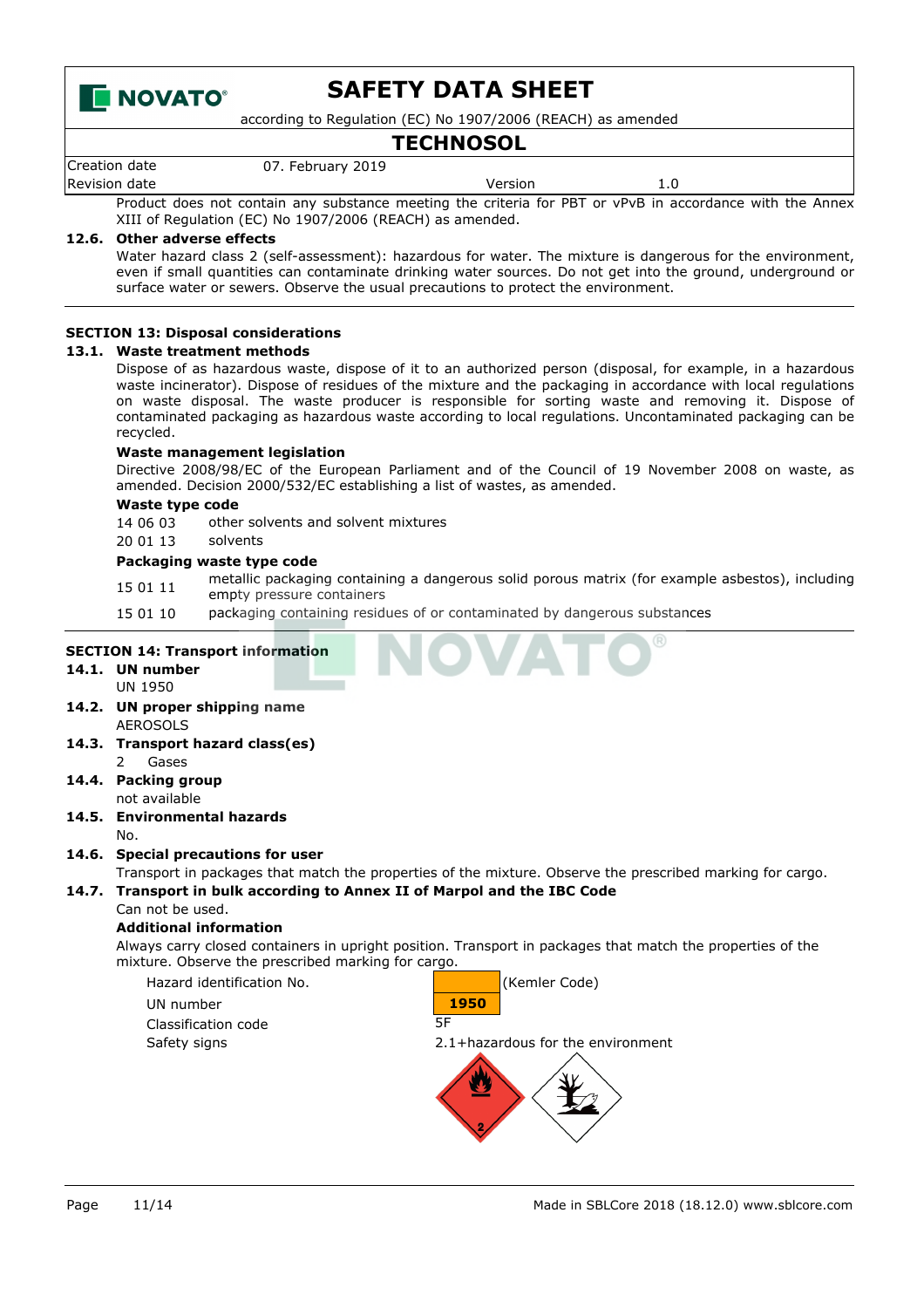

according to Regulation (EC) No 1907/2006 (REACH) as amended

| <b>TECHNOSOL</b>                               |            |     |  |
|------------------------------------------------|------------|-----|--|
| Creation date<br>07. February 2019             |            |     |  |
| Revision date                                  | Version    | 1.0 |  |
| Road transport - ADR                           |            |     |  |
| Limited quantities                             | 1 L        |     |  |
| Excepted quantities                            | E0         |     |  |
| Transport category                             | 2          |     |  |
| Tunnel restriction code                        | (D)        |     |  |
| Air transport - ICAO/IATA                      |            |     |  |
| Packaging instructions for limited amount Y203 |            |     |  |
| <b>Marine transport - IMDG</b>                 |            |     |  |
| EmS (emergency plan)                           | $F-D, S-U$ |     |  |
| Marine Pollutant                               | No         |     |  |

#### **SECTION 15: Regulatory information**

#### **15.1. Safety, health and environmental regulations/legislation specific for the substance or mixture**

Regulation (EC) No. 1907/2006 of the European Parliament and of the Council of 18th December 2006 concerning the Registration, Evaluation, Authorisation and Restriction of Chemicals (REACH), establishing the European Chemicals Agency, amending Directive 1999/45/EC and repealing Council Regulation (EEC) No. 793/93 and Commission Regulation (EC) No. 1488/94 as well as Council Directive 76/769/EEC and Commission Directives 91/155/EEC, 93/67/EEC, 93/105/EC and 2000/21/EC, as amended. Regulation (EC) No. 1272/2008 of the European Parliament and of the Council of 16th December 2008 on classification, labelling and packaging of substances and mixtures, amending and repealing Directives 67/548/EEC and 1999/45/EC, and amending Regulation (EC) No. 1907/2006, as amended. REGULATION (EC) No 648/2004 OF THE EUROPEAN PARLIAMENT AND OF THE COUNCIL of 31 March 2004 on detergents, as ammended. Commission Regulation (EU) No 2015/830 of 28 May 2015 amending Regulation (EC) No 1907/2006 of the European Parliament and of the Council on the Registration, Evaluation, Authorization and Restriction of Chemicals. Government Decree No. 194/2001 Coll., Laying down technical requirements for aerosol dispensers, as amended by Government Order No. 305/2006 Coll. and Government Order No. 315/2009 Coll. Council Directive 75/324/EEC on the approximation of the laws of the Member States relating to aerosol dispensers, as amended by Commission Directive 94/1/EC, Council Regulation (EC) No 807/2003, Commission Directive 2008/47/(EC) No 219/2009, Commission Directive 2013/10/ EU, as amended. The Act No. 350/2011 Coll., on Chemical Substances and Chemical Preparations as amended (the Chemical Act). Labor Code No. 262/2006, as amended. The Act No. 258/2000 Coll., on Protection of Public Health as amended. Decree laying down the hygienic limits of chemical, physical and biological indicators for indoor living rooms of some buildings No. 6/2003 Coll. Government Regulation laying down the conditions for the protection of health at work No. 9/2013 Coll. as amended. The Act No. 201/2012 Coll., on the Protection of Atmosphere – Clean Air Act as amended. Decree No. 415/2012 Coll., on the permissible level of pollution and its determination and implementation of certain other provisions of the Air Protection Act as amended. The Act No. 185/2001 Coll., on Waste and the Amendment of Some Other Acts as amended. Act No. 477/2001 Coll., On Packaging, as amended. Water Act No. 150/2010 Coll., Amending Act No. 254/2001 Coll., On Water and on Amendments to Certain Acts (Water Act), as amended, and Act No. 200/1990 Coll., On offenses, as amended. Act No. 133/1985 Coll., As amended. Fire Prevention Regulation.

#### **15.2. Chemical safety assessment**

No chemical hazard assessment was performed for this mixture.

#### **More information**

This information only indicates the basic regulations listed in this Safety Data Sheet. Please note the possible existence of additional regulations supplementing these Regulations. We refer to all applicable national, international and local regulations and regulations.

#### **SECTION 16: Other information**

|                  | A list of standard risk phrases used in the safety data sheet |
|------------------|---------------------------------------------------------------|
| H222             | Extremely flammable aerosol.                                  |
| H225             | Highly flammable liquid and vapour.                           |
| H226             | Flammable liquid and vapour.                                  |
| H <sub>229</sub> | Pressurised container: May burst if heated.                   |
| H280             | Contains gas under pressure; may explode if heated.           |
| H304             | May be fatal if swallowed and enters airways.                 |
| H315             | Causes skin irritation.                                       |
|                  |                                                               |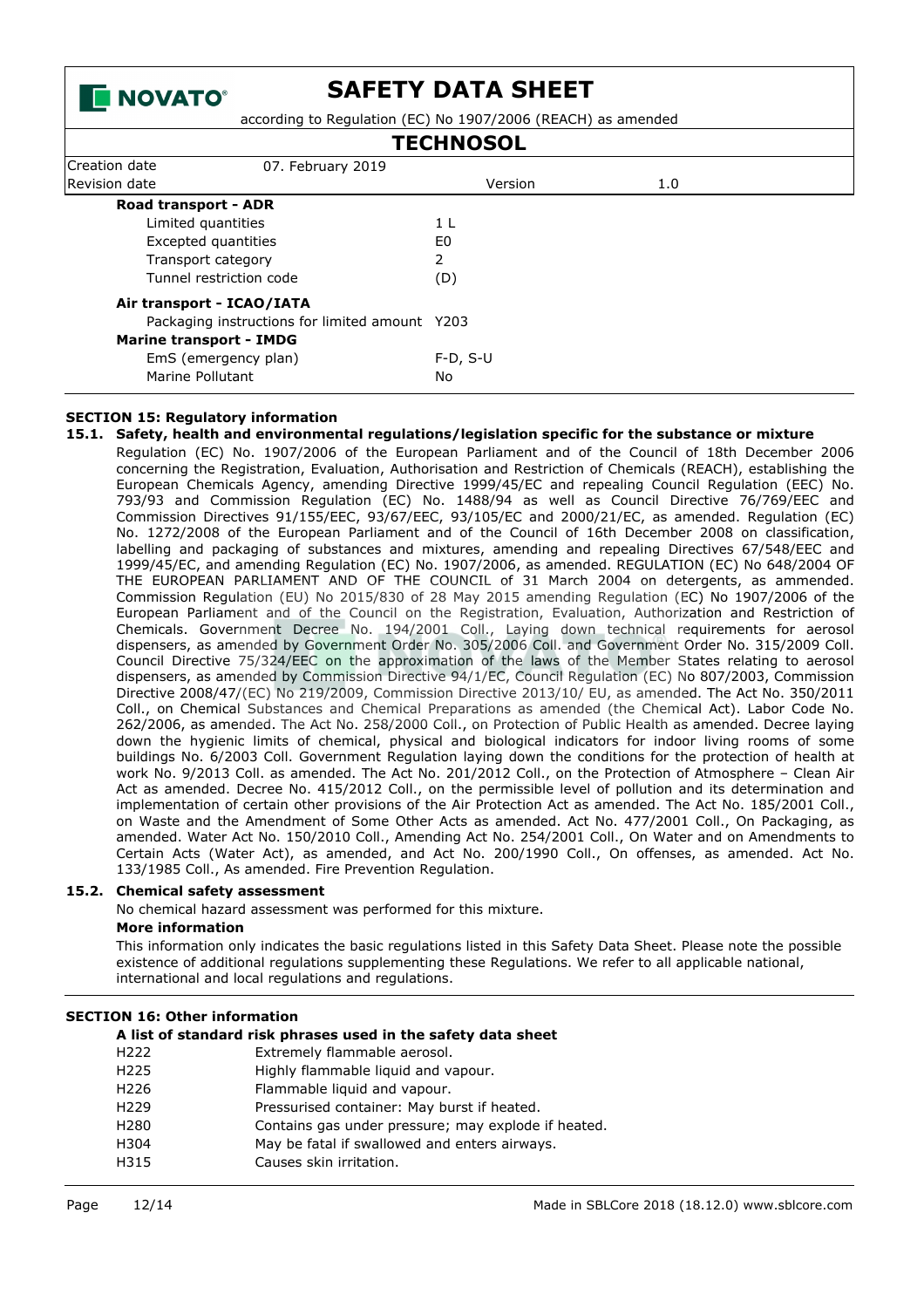

according to Regulation (EC) No 1907/2006 (REACH) as amended

# **TECHNOSOL**

|                | IECHNOSOL                                                                                                                                                                                                                                                                                                                                                                                                                          |
|----------------|------------------------------------------------------------------------------------------------------------------------------------------------------------------------------------------------------------------------------------------------------------------------------------------------------------------------------------------------------------------------------------------------------------------------------------|
| Creation date  | 07. February 2019                                                                                                                                                                                                                                                                                                                                                                                                                  |
| Revision date  | Version<br>1.0                                                                                                                                                                                                                                                                                                                                                                                                                     |
| H319           | Causes serious eye irritation.                                                                                                                                                                                                                                                                                                                                                                                                     |
| H336           | May cause drowsiness or dizziness.                                                                                                                                                                                                                                                                                                                                                                                                 |
| H411           | Toxic to aquatic life with long lasting effects.                                                                                                                                                                                                                                                                                                                                                                                   |
|                | Guidelines for safe handling used in the safety data sheet                                                                                                                                                                                                                                                                                                                                                                         |
| P210           | Keep away from heat, hot surfaces, sparks, open flames and other ignition sources.<br>No smoking.                                                                                                                                                                                                                                                                                                                                  |
| P211           | Do not spray on an open flame or other ignition source.                                                                                                                                                                                                                                                                                                                                                                            |
| P251           | Do not pierce or burn, even after use.                                                                                                                                                                                                                                                                                                                                                                                             |
| P261           | Avoid breathing vapor and aerosols.                                                                                                                                                                                                                                                                                                                                                                                                |
| P273           | Avoid release to the environment.                                                                                                                                                                                                                                                                                                                                                                                                  |
| P305+P351+P338 | IF IN EYES: Rinse cautiously with water for several minutes. Remove contact lenses,<br>if present and easy to do. Continue rinsing.                                                                                                                                                                                                                                                                                                |
| P410+P412      | Protect from sunlight. Do no expose to temperatures exceeding 50 °C.                                                                                                                                                                                                                                                                                                                                                               |
| P501           | Dispose of contents/container to according to local regulations as hazardous waste;<br>hand over to the authorized person for disposal.                                                                                                                                                                                                                                                                                            |
|                | A list of additional standard phrases used in the safety data sheet                                                                                                                                                                                                                                                                                                                                                                |
| EUH 066        | Repeated exposure may cause skin dryness or cracking.                                                                                                                                                                                                                                                                                                                                                                              |
|                | Other important information about human health protection                                                                                                                                                                                                                                                                                                                                                                          |
|                | The mixture should not be used for any purpose other than that for which it is intended (see point 1.2).<br>Because the supplier can not control the specific conditions of use of the mixture, it is the responsibility of the<br>user to adapt the prescribed warnings to local laws and regulations. Safety information describes the product<br>in terms of safety and can not be considered as technical product information. |
|                | Key to abbreviations and acronyms used in the safety data sheet                                                                                                                                                                                                                                                                                                                                                                    |
| <b>ADR</b>     | European agreement concerning the international carriage of dangerous goods by<br>road                                                                                                                                                                                                                                                                                                                                             |
| <b>BCF</b>     | <b>Bioconcentration Factor</b>                                                                                                                                                                                                                                                                                                                                                                                                     |
| <b>CAS</b>     | <b>Chemical Abstracts Service</b>                                                                                                                                                                                                                                                                                                                                                                                                  |
| <b>CLP</b>     | Regulation (EC) No 1272/2008 on classification, labelling and packaging of substance<br>and mixtures                                                                                                                                                                                                                                                                                                                               |
| <b>DNEL</b>    | Derived no-effect level                                                                                                                                                                                                                                                                                                                                                                                                            |
| EC             | Identification code for each substance listed in EINECS                                                                                                                                                                                                                                                                                                                                                                            |
| <b>EC50</b>    | Concentration of a substance when it is affected 50% of the population                                                                                                                                                                                                                                                                                                                                                             |
| <b>EINECS</b>  | European Inventory of Existing Commercial Chemical Substances                                                                                                                                                                                                                                                                                                                                                                      |
| EmS            | Emergency plan                                                                                                                                                                                                                                                                                                                                                                                                                     |
| EU             | European Union                                                                                                                                                                                                                                                                                                                                                                                                                     |
| <b>IATA</b>    | <b>International Air Transport Association</b>                                                                                                                                                                                                                                                                                                                                                                                     |
| <b>IBC</b>     | International Code For The Construction And Equipment of Ships Carrying Dangerous<br>Chemicals                                                                                                                                                                                                                                                                                                                                     |
| IC50           | Concentration causing 50% blockade                                                                                                                                                                                                                                                                                                                                                                                                 |
| <b>ICAO</b>    | <b>International Civil Aviation Organization</b>                                                                                                                                                                                                                                                                                                                                                                                   |
| IMDG           | <b>International Maritime Dangerous Goods</b>                                                                                                                                                                                                                                                                                                                                                                                      |
| <b>INCI</b>    | International Nomenclature of Cosmetic Ingredients                                                                                                                                                                                                                                                                                                                                                                                 |
| <b>ISO</b>     | International Organization for Standardization                                                                                                                                                                                                                                                                                                                                                                                     |
| <b>IUPAC</b>   | International Union of Pure and Applied Chemistry                                                                                                                                                                                                                                                                                                                                                                                  |
| <b>LC50</b>    | Lethal concentration of a substance in which it can be expected death of 50% of the<br>population                                                                                                                                                                                                                                                                                                                                  |
| LD50           | Lethal dose of a substance in which it can be expected death of 50% of the<br>population                                                                                                                                                                                                                                                                                                                                           |
| <b>LOAEC</b>   | Lowest observed adverse effect concentration                                                                                                                                                                                                                                                                                                                                                                                       |
| LOAEL          | Lowest observed adverse effect level                                                                                                                                                                                                                                                                                                                                                                                               |
| log Kow        | Octanol-water partition coefficient                                                                                                                                                                                                                                                                                                                                                                                                |
| MARPOL         | International Convention for the Prevention of Pollution From Ships                                                                                                                                                                                                                                                                                                                                                                |
| <b>NOAEC</b>   | No observed adverse effect concentration                                                                                                                                                                                                                                                                                                                                                                                           |
| <b>NOAEL</b>   | No observed adverse effect level                                                                                                                                                                                                                                                                                                                                                                                                   |
| <b>NOEC</b>    | No observed effect concentration                                                                                                                                                                                                                                                                                                                                                                                                   |